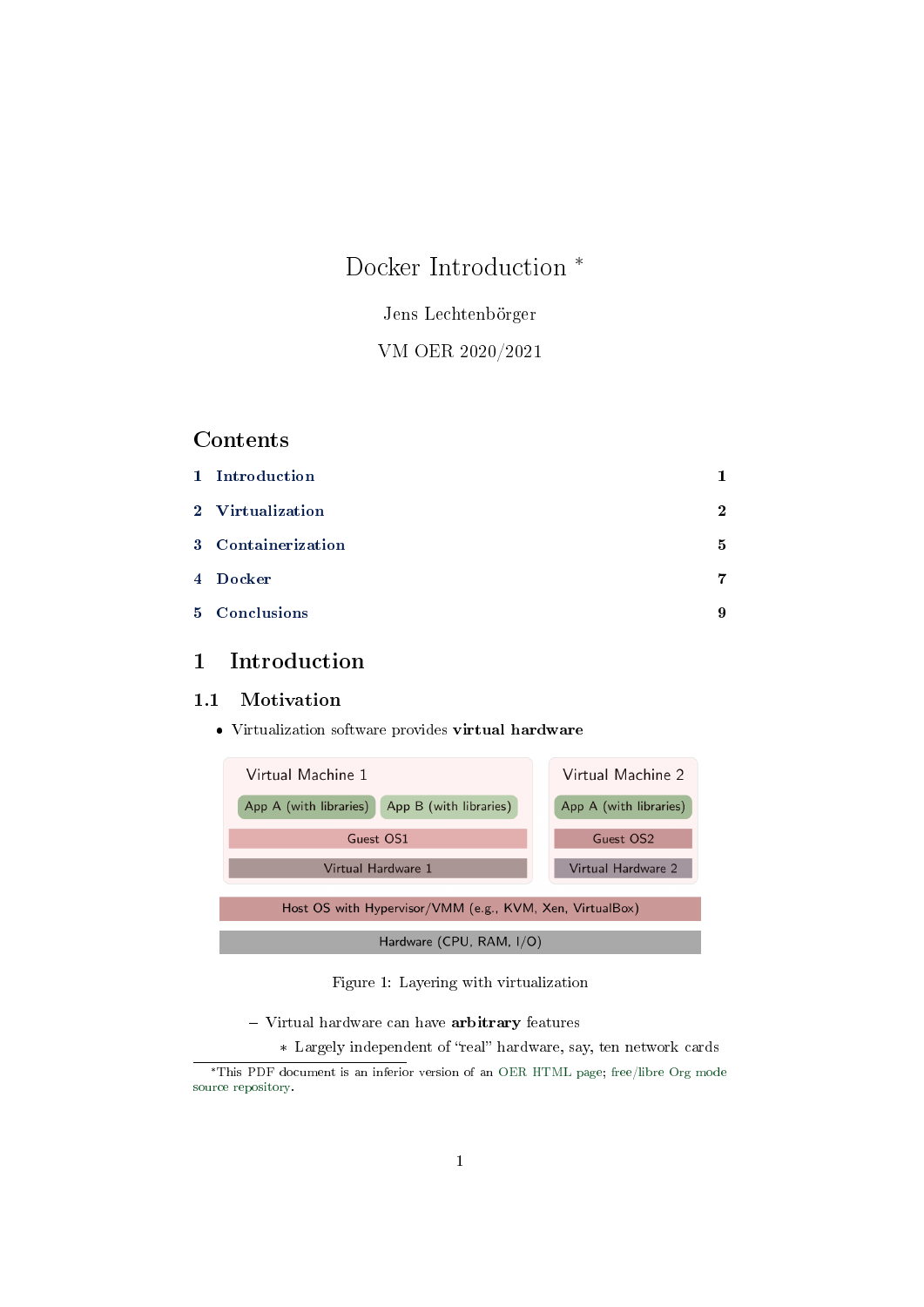- On top of virtual hardware, install operating systems (guests) and other software to create virtual machines (VMs)
	- \* Share resources of powerful server machine among several VMs · E.g., your "own" server as VM in a project seminar
	- \* Use VM as blueprint to share reliable environment with others • Or to fire up lots of **identical** VMs for compute-intensive tasks with [cloud computing](https://en.wikipedia.org/wiki/Cloud_computing)

#### 1.2 Learning Objectives

- $\bullet$  Explain definitions of virtual machine and virtual machine monitor
- Explain and contrast virtualization and containerization
	- $-$  Including isolation
	- Including layering
- Use Docker for simple tasks
	- $-$  E.g., start Web/Solid server with static files
	- $-$  Interpret and modify simple docker files

# 1.3 Core Questions

- What do virtualization and containerization mean?
- How to deploy potentially complex software in a reproducible fashion?

# <span id="page-1-0"></span>2 Virtualization

#### 2.1 History  $(1/2)$

- Virtualization is an old concept
	- IBM mainframes, 1960s
	- Frequently cited survey article by Goldberg, 1974: [\[Gol74\]](#page-8-1)
	- Original motivation
		- \* Resources of expensive mainframes better utilized with multiple VMs
		- \* Ability to run different OS versions in parallel, backwards compatibility
- 1980s, 1990s
	- Modern multitasking OSs on cheap hardware
		- \* Cheap hardware did not offer virtualization support
		- \* Little use of virtualization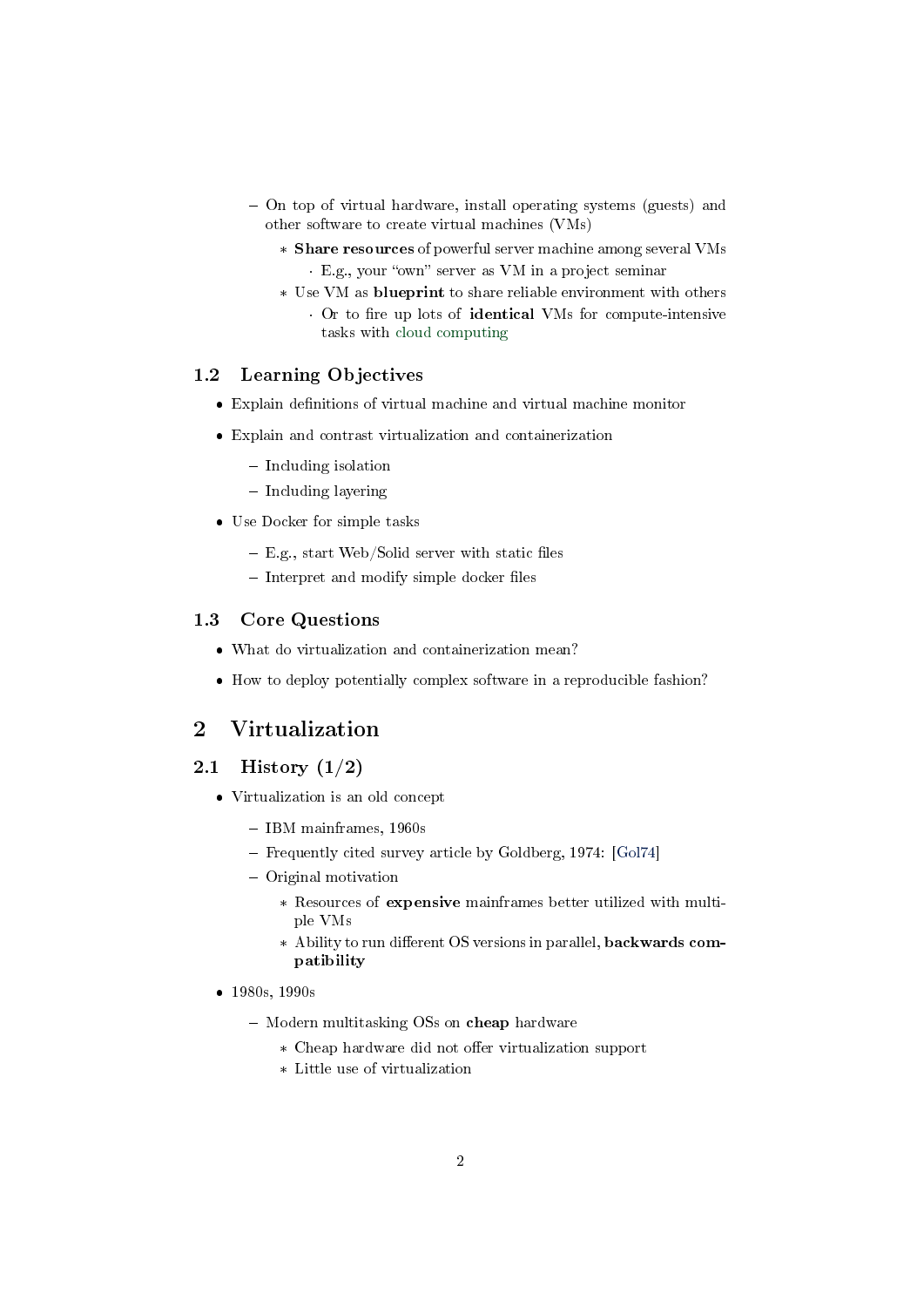# 2.2 History (2/2)

- Ca. 2005
	- PC success becomes problematic
		- \* How to limit energy usage and management overhead of fleets of PCs in data centers?
	- One answer: Use virtualization for server consolidation
		- \* Turn independent servers into VMs, then allocate them to single server
			- · Servers often with low resource utilization (e.g., CPU usage between  $10\%$  and  $50\%$  at Google in 2007, [\[BH07\]](#page-8-2))
			- · Consolidated server with improved resource utilization
	- Additional answer: Virtualization reduces management, testing, and deployment overhead, see [\[Vog08\]](#page-9-0) for Amazon
	- Virtualization as enabler for [cloud computing](https://en.wikipedia.org/wiki/Cloud_computing)
- $[Sol+07]$ : Containers for lightweight virtualization
- $[Cas +19]$ : Serverless computing (beyond our scope)

#### <span id="page-2-0"></span>2.3 Intuition and Examples

- Virtualization: Creation of virtual/abstract version of something
	- Virtual memory, recall [OS concepts](https://oer.gitlab.io/OS/Operating-Systems-Memory-I.html)
		- \* Not our focus
	- Network, e.g., [overlay networks,](https://en.wikipedia.org/wiki/Overlay_network) software-defined networking
		- \* Not our focus
	- Execution environment (e.g., Java, Dotnet)
	- $-$  Hardware/system: virtual machine (VM)
- Typical meaning: virtual machine (VM)
	- $-$  Virtual hardware
		- \* Several OSs share same underlying hardware
	- VMs isolated from each other

# <span id="page-2-1"></span>2.4 Definitions

- Cited from [\[PG74\]](#page-9-2) (bold face added)
	- $-$  "A virtual machine is taken to be an *efficient*, *isolated duplicate* of the real machine.
	- Made precise with Virtual Machine Monitor (VMM)
		- \* First, the VMM provides an environment for programs which is essentially identical with the original machine; second, programs run in this environment show at worst only minor decreases in speed; and last, the VMM is in complete control of system resources.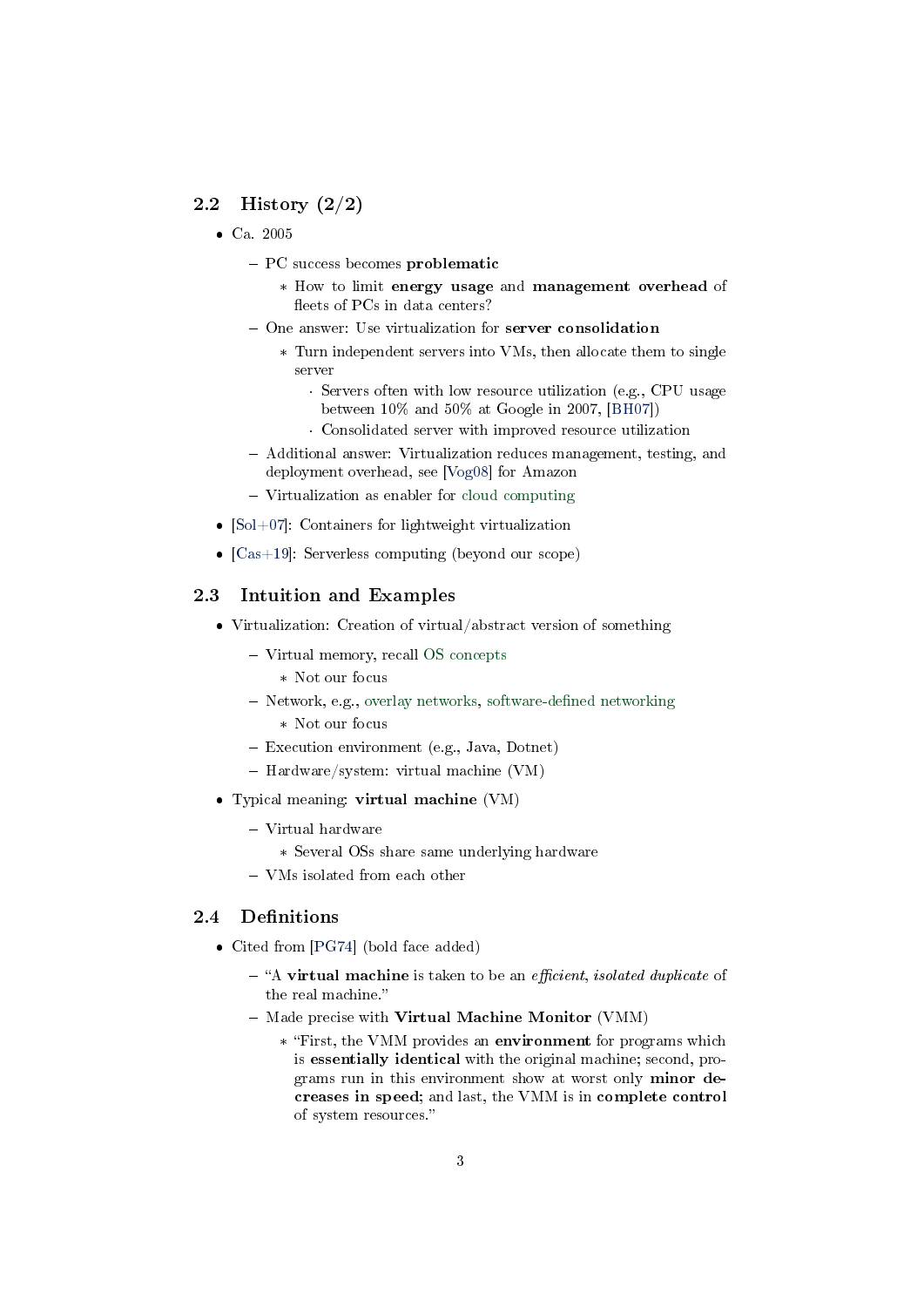- · Essentially identical: Programs with same results, maybe different timing
- · Speed: Most instructions executed directly by CPU with no VMM intervention
- · Control: (1) Virtualized programs restricted to resources allocated by VMM, (2) VMM can regain control over allocated resources
- \* "A *virtual machine* is the environment created by the virtual machine monitor.

# 2.5 Isolation

- Isolation of VMs: Illusion of exclusive hardware use (despite sharing between VMs)
	- $-$  Related to "isolated duplicate" and "complete control" of  $[PG74]$
- Sub-types (see  $[Sol+07; Fel+15]$  $[Sol+07; Fel+15]$  $[Sol+07; Fel+15]$ )
	- Resource isolation: Fair allocation and scheduling
		- \* Reservation (e.g., number of CPU cores and amount of RAM) vs best-effort
	- Fault isolation: Buggy component should not affect others
	- Security isolation
		- \* Configuration independence (global names/settings do not conflict)
			- Applications with conflicting requirements for system-wide configuration
			- · E.g., port 80 for Web servers, each application with own version of shared libraries
		- \* Safety (no access between VMs/containers)
		- \* Beware! Lots of security issues in practice
			- · E.g., [hypervisor privilege escalation](https://www.startpage.com/do/search?q=hypervisor+privilege+escalation) and [cross-VM side chan](https://www.startpage.com/do/search?q=cross-vm+side+channel+attack)[nel attacks](https://www.startpage.com/do/search?q=cross-vm+side+channel+attack)

## 2.6 Layering with Virtualization



Figure 2: Layering with virtualization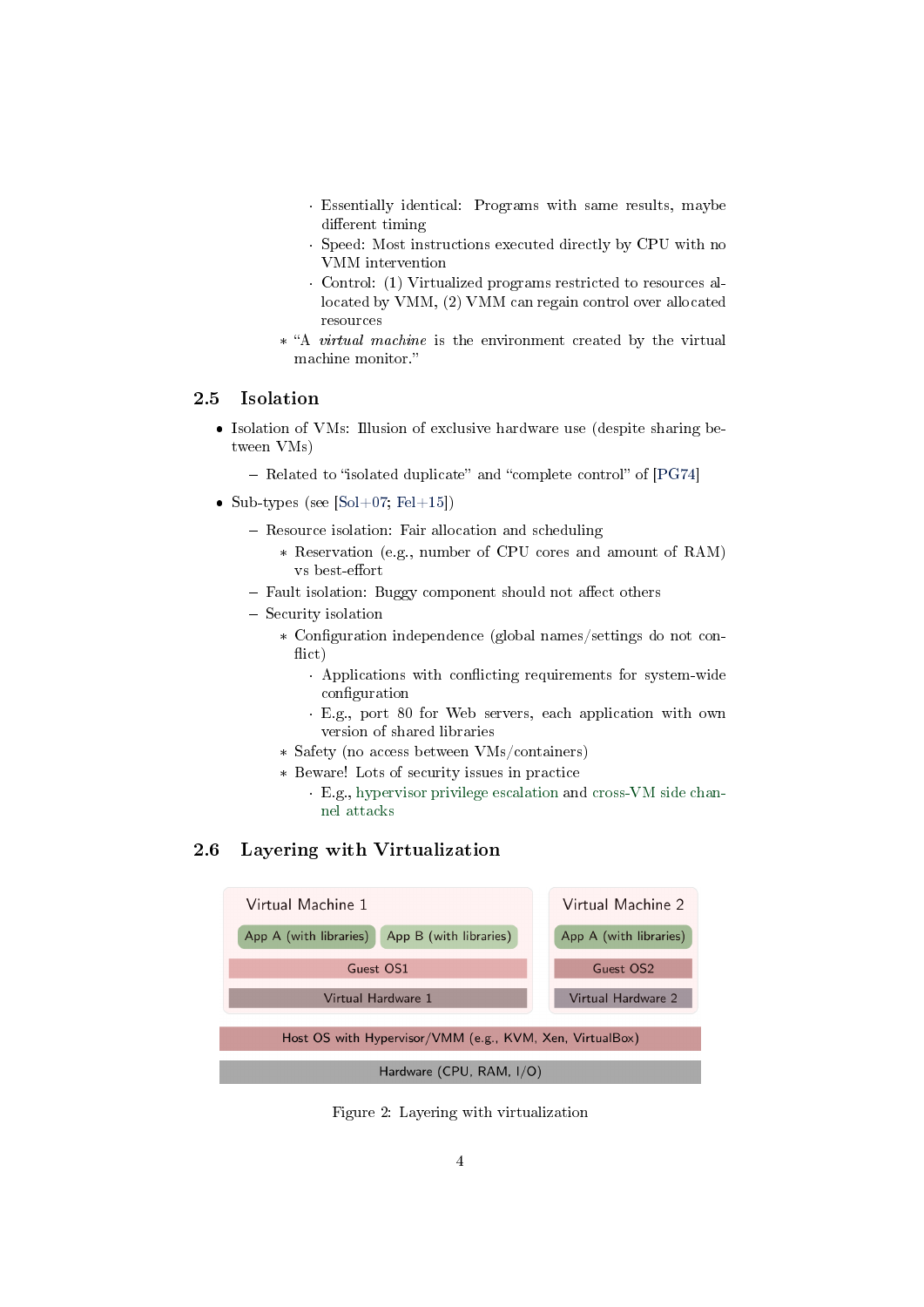#### 2.6.1 Layering Explained

- Hypervisor or virtual machine manager (VMM) with full access to physical hardware
	- Most privileged code
		- \* Details depend on CPU hardware
			- · E.g., [kernel mode](https://oer.gitlab.io/OS/Operating-Systems-Interrupts.html#slide-kernel-mode) (CPU ring 0) or additional "root mode" with more privileges than kernel mode
	- Create abstract versions of hardware, to be used by guest  $\text{OSs}$ 
		- $*$  VM = Guest OS running on abstract hardware
		- $*$  Host = Environment in which the VMM runs
			- · Host software may be full OS or specialized
- Guest OS is de-privileged
	- No longer with full hardware access, e.g., CPU ring 1
	- Privileged/sensitive instructions lead to hypervisor
		- \* Executed, translated, or emulated accordingly
- $\bullet$  Each VM can run different OS
- VM backups/snaphots simplify management, placement, parallelization
- Sharing among applications in different VMs restricted, requires networking
	- (Neither shared memory nor file nor pipes)
- Creation of more VMs with high overhead
	- Each with full OS, own portion of underlying hardware

# 2.7 Review Question

 The Java VM was mentioned as [variant of virtualization.](#page-2-0) Discuss whether it satisfies the conditions for virtualization as defined in 1974.

# <span id="page-4-0"></span>3 Containerization

#### 3.1 Basics

- Motivation: Trade isolation for efficiency (see  $[Sol+07]$ )
	- Main idea of containerization: Share kernel among containers
		- \* (Instead of separate OS per VM)
- Mechanisms
	- Add container ID to each process, add new access control checks to [system calls](https://oer.gitlab.io/OS/Operating-Systems-Introduction.html#slide-system-calls)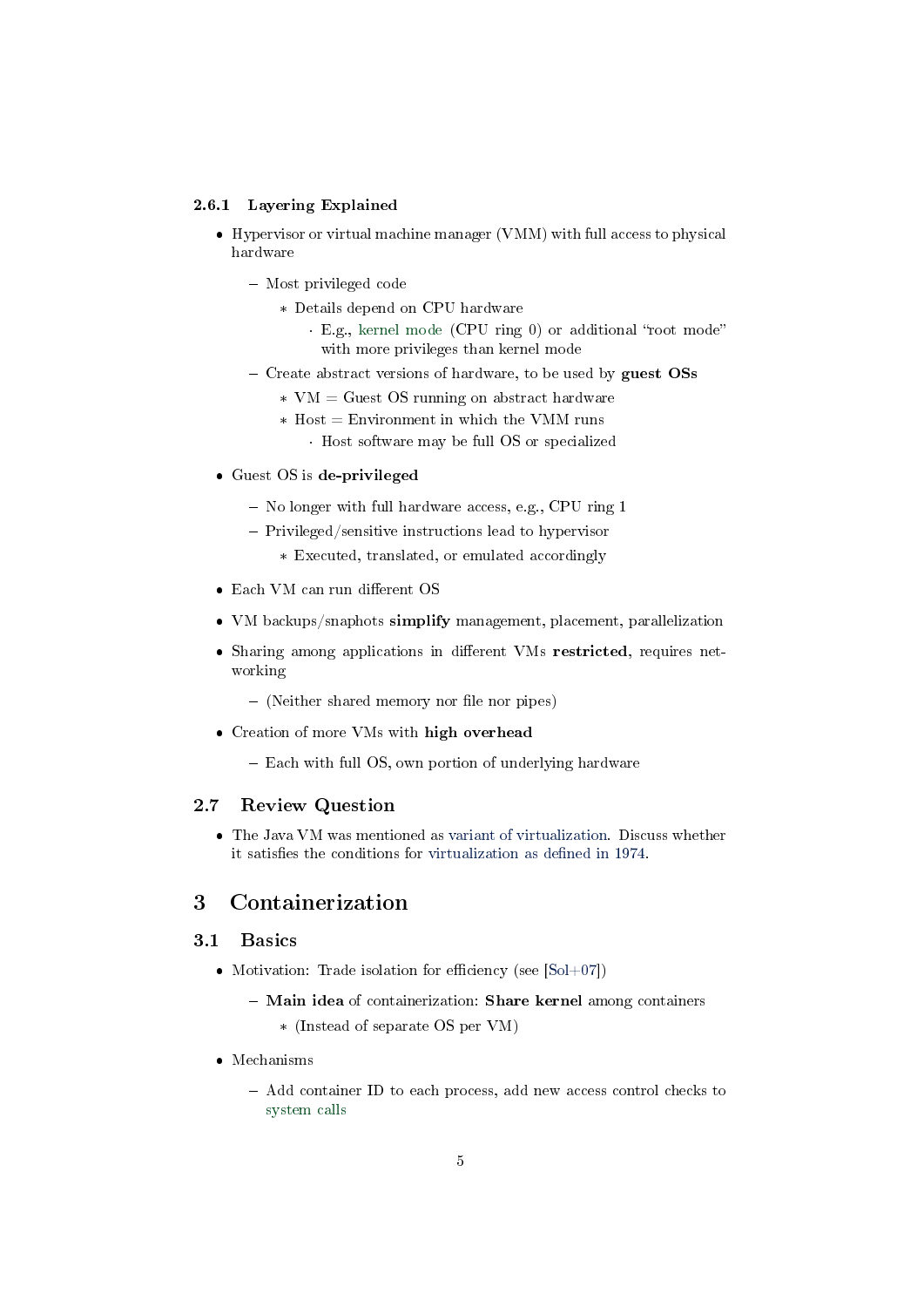- In case of Linux kernel
	- \* Kernel [namespaces](https://en.wikipedia.org/wiki/Linux_namespaces)
		- · Limit what is visible inside container
	- \* [Control groups \(cgroups\)](https://en.wikipedia.org/wiki/Cgroups)
		- · Limit resource usage
	- \* Copy-on-write, e.g., [UnionFS](https://en.wikipedia.org/wiki/UnionFS)
		- · New container without copying all files, localized changes

# 3.2 Layering with Containerization



Figure 3: Layering with containerization

#### 3.3 Selected Technologies

[Docker](https://www.docker.com/what-docker)



Figure 4: "Docker logo" under [Docker Brand Guidelines;](https://www.docker.com/brand-guidelines) from [Docker](https://www.docker.com/sites/default/files/legal/docker_logos_2018.zip)

- $\overline{\phantom{a}}$  Image describes OS/application environment: What software/configuration?
	- \* Registries publish images
	- \* [Dockerles](https://docs.docker.com/develop/develop-images/dockerfile_best-practices/) are build recipes for images in simple text format
- $\overline{\phantom{a}}$  Container is process (set), created from image (image is template for container)
- [Kubernetes](https://kubernetes.io/docs/tutorials/kubernetes-basics/)



Figure 5: "Kubernetes logo" under [Kubernetes Branding Guidelines;](https://github.com/kubernetes/kubernetes/blob/master/logo/usage_guidelines.md) from [GitHub](https://raw.githubusercontent.com/kubernetes/kubernetes/master/logo/logo_with_border.png)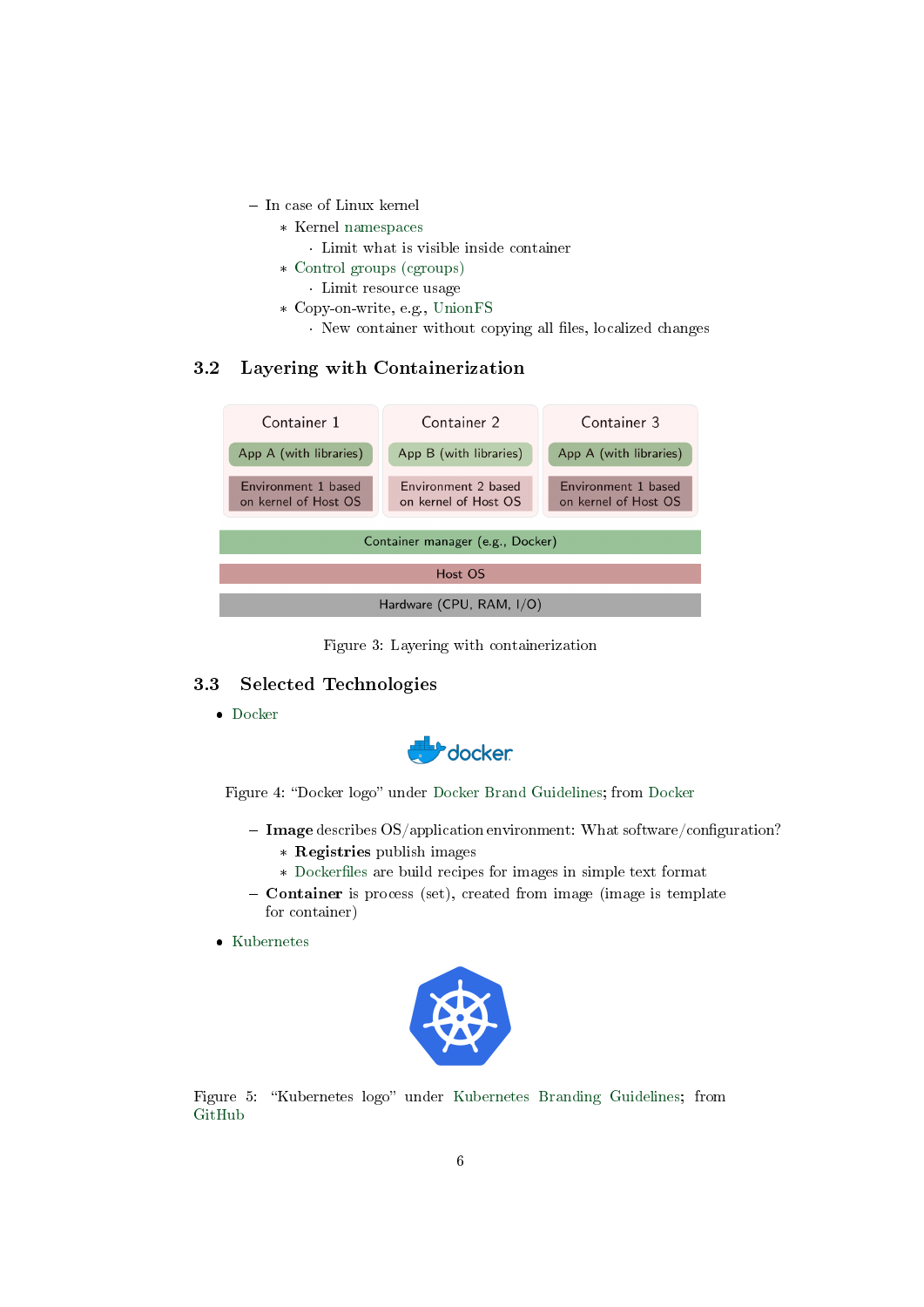- Cluster manager for Docker
	- $*$  Pod = group of containers sharing resources, unit of deployment
	- \* Pods can be replicated (copied) for scalability
	- \* Integrated load-balancer

#### 3.3.1 On Images

- With VMs, you could install software as in any other OS
	- Getting messy over time
- With Docker, images are defined via Dockerfiles
	- Explicitly listing necessary pieces and dependencies
	- Enforcing order and reproducibility
	- $-$  Sample dockerfile (used in the past to generate reveal. is presentations and PDF from org files):

```
FROM ubuntu
LABEL maintainer="Jens Lechtenbörger"
RUN apt-get update && apt-get --no-install-recommends install -y \setminusca-certificates emacs git \
    texlive-bibtex-extra texlive-fonts-recommended texlive-generic-recommended \
    texlive-latex-base texlive-latex-extra texlive-latex-recommended
COPY manage-packages.el /tmp/
```
# <span id="page-6-0"></span>4 Docker

#### 4.1 Docker Installation

- Community Edition of Docker available for different OSs
	- $-$  See [here for installation links](https://docs.docker.com/install/)
- Install on one of your machines, ideally on one that you can bring to (or access in) class

# 4.2 First Steps

- Run hello-world as instructed in [Get Started](https://docs.docker.com/get-started/)
	- $-$  In case of problems, please ask in the forum
- List your images and containers
	- docker image ls
	- docker container ls -all
		- \* Help is available, e.g.:
			- · docker container --help
			- · docker container ls --help
- Maybe delete image and container

```
 docker rmi -f hello-world
```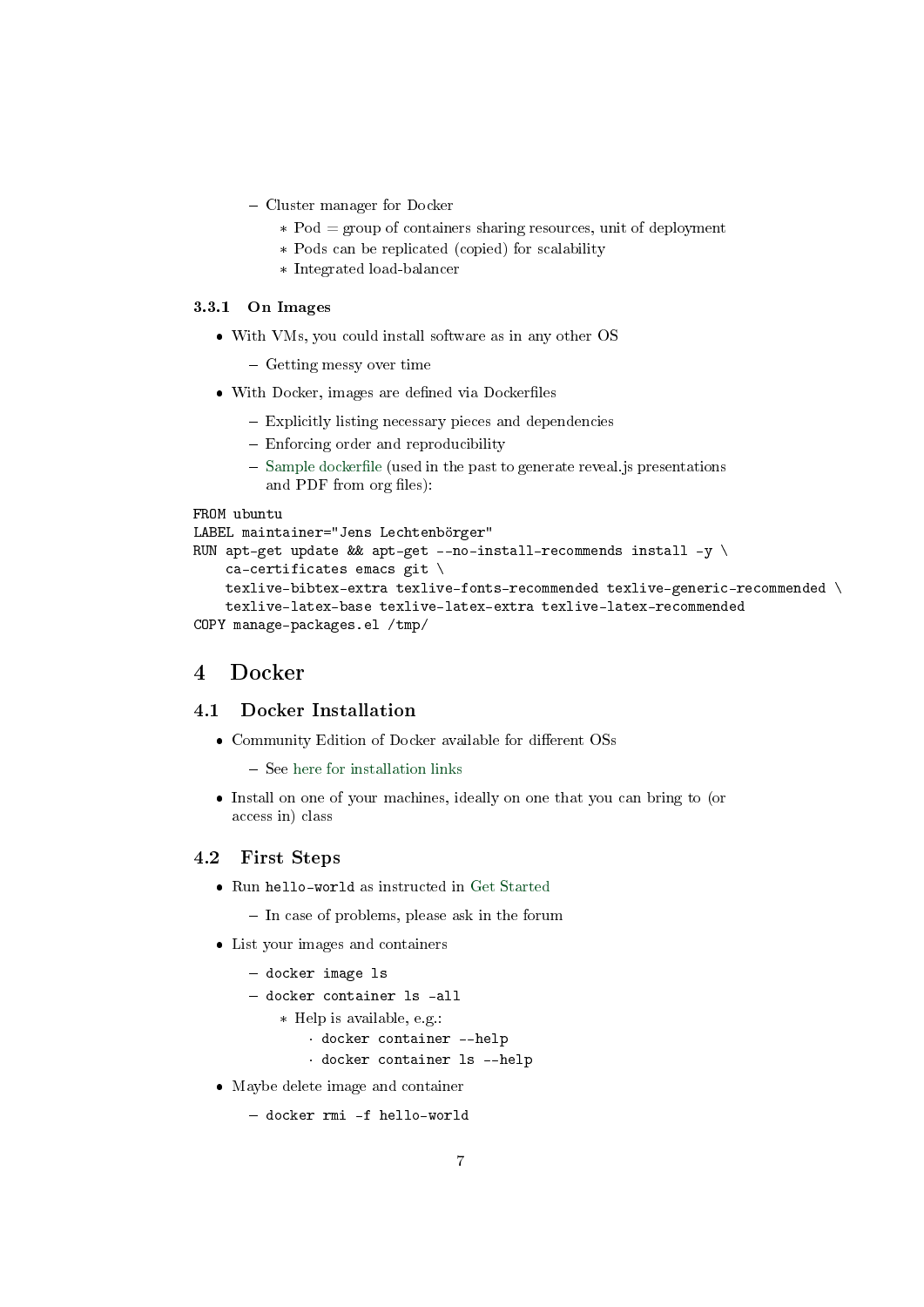### 4.3 A Web Server

- $\bullet$  Run [nginx](https://en.wikipedia.org/wiki/Nginx)
	- docker run -p 8080:80 nginx
		- \* -p: Web server listens on port 80 in container; bind to port 8080 on host
			- · Visit [local server](http://localhost:8080) (see [subsequent slide](#page-7-0) for Docker Toolbox under Windows)
		- \* Maybe add option --name my-nginx: Assign name to container for subsequent use
			- · E.g., docker stop/start/logs/rm my-nginx
- Serve own HTML files
	- $-$  Add option  $-v$  in above docker run ... (before nginx)
		- \* Mount (make available) directory from host in container
			- · E.g.: -v /host-directory/with/html-files:/usr/share/nginx/html
			- $\cdot$  /usr/share/nginx/html is where nginx expects HTML files,
			- in particular index.html
			- · Thus, your HTML files replace default ones of nginx

#### 4.3.1 Selected Errors

- Repeated use of docker run --name ... with same name
	- Error message, name in use already
	- Instead: docker start my-nginx
- Use of option -p with same port in several docker run invocations
	- Error message, port is allocated already
	- $-$  Other container still running, stop first
		- \* docker ps: Note ID or name
		- \* docker stop <ID-or-name>
		- \* docker run ...

#### <span id="page-7-0"></span>4.3.2 Docker Toolbox under Windows

- $\bullet$  (I do not recommend this in any way. [Switch to GNU/Linux.\)](https://www.getgnulinux.org/en/switch_to_linux/)
- Docker Toolbox installs a virtual machine, in which Docker runs
	- Initial output informs about
		- \* IP address of VM, e.g., 192.168.99.100
			- · Visit [port 8080 on 192.168.99.100](http://192.168.99.100:8080)
		- \* File system path

· /c/Program Files/Docker Toolbox

- $-$  Paths under C: \Users can be mounted by default
	- \* E.g., docker run -p 8080:80 -v /c/Users/<your-name>/<folder-with-index.html>:/u nginx
		- · [Maybe you need double slashes](https://stackoverflow.com/questions/33312662/docker-toolbox-mount-file-on-windows)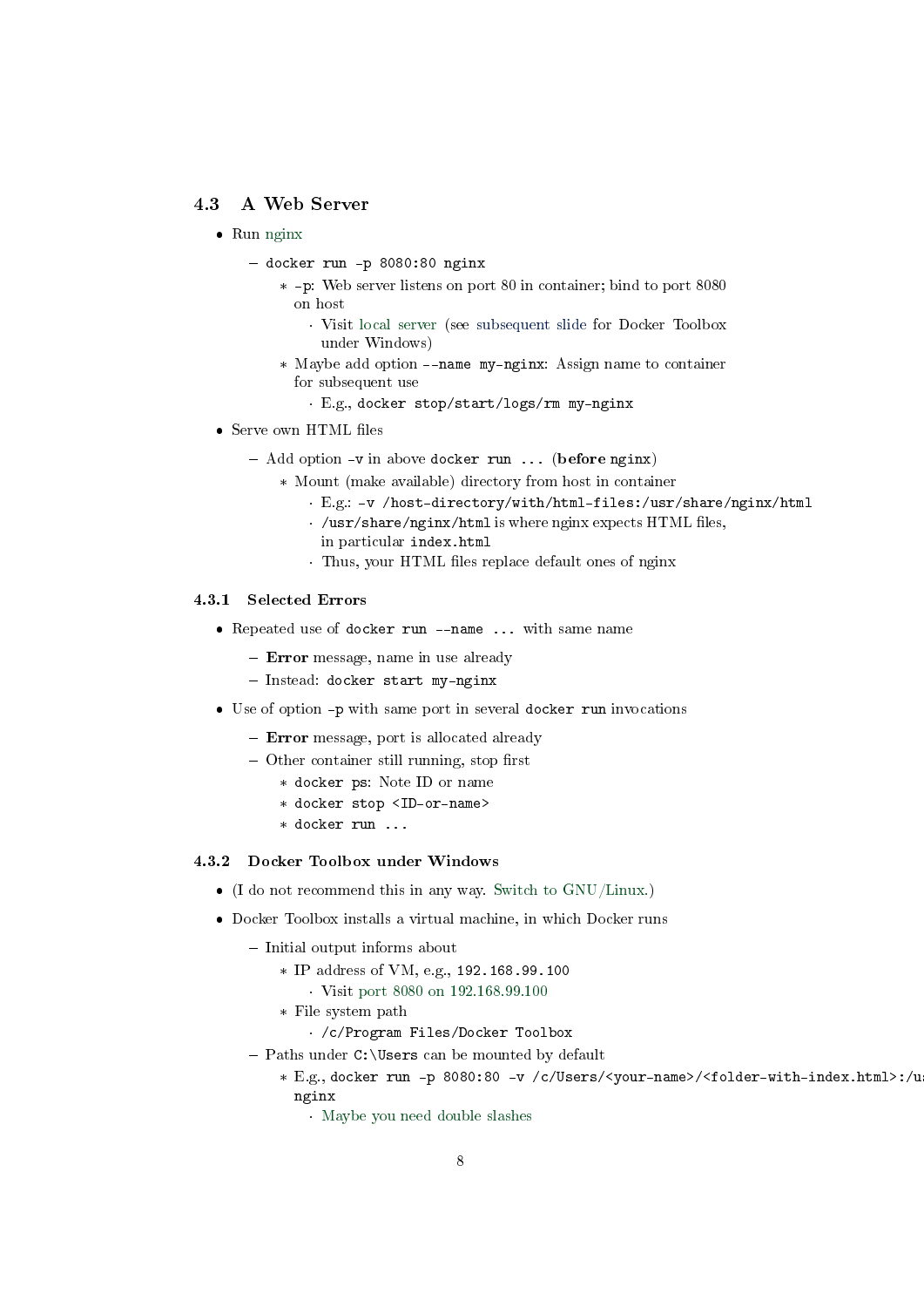# <span id="page-8-0"></span>5 Conclusions

#### 5.1 Summary

- Virtual virtual machines are efficient, isolated duplicates of the real machine
- Containers are running processes, defined by images
	- Containers on one host share same OS kernel
- Virtual machines and containers
	- can be contrasted in terms of their layering approaches
	- $-$  allow to deploy software in well-defined environments

#### 5.2 Outlook

- Containerization (in combination with version control such as offered by Git) is enabler of DevOps
	- $-\text{DevOps} = \text{Combination of Development and Operations, see } [Jab+16;$  $-\text{DevOps} = \text{Combination of Development and Operations, see } [Jab+16;$ [Wie+19\]](#page-9-4)
		- \* Bridge gaps between teams and responsibilities
		- \* Aiming for rapid software release cycles with high degree of automation and stability
	- Trend in software engineering
		- \* Communication and collaboration, continuous integration (CI) and continuous deployment (CD)
		- \* Approach based on Git also called GitOps, see [\[Lim18\]](#page-9-5) · Self-service IT with proposals in pull requests (PRs)
			- · Infrastructure as Code (IaC)

#### Bibliography

- <span id="page-8-2"></span>[BH07] L. A. Barroso and U. Hölzle. "The Case for Energy-Proportional Computing". In: *Computer* 40.12 (2007), pp. 33–37. DOI: [10.1109/](https://doi.org/10.1109/MC.2007.443) [MC.2007.443.](https://doi.org/10.1109/MC.2007.443) url: [https://www.barroso.org/publications/](https://www.barroso.org/publications/ieee_computer07.pdf) [ieee\\_computer07.pdf.](https://www.barroso.org/publications/ieee_computer07.pdf)
- <span id="page-8-3"></span> $[Cas+19]$  Paul Castro et al. "The Rise of Serverless Computing". In: Commun. ACM 62.12 (Nov. 2019), pp. 44-54. DOI: [10.1145/3368454.](https://doi.org/10.1145/3368454) URL: [https://doi.org/10.1145/3368454.](https://doi.org/10.1145/3368454)
- <span id="page-8-4"></span> $[Fe1+15]$  Wes Felter et al. "An updated performance comparison of virtual machines and linux containers". In:  $Performance\ Analysis$  of Systems and Software (ISPASS), 2015 IEEE International Symposium On. IEEE.  $2015$ , pp.  $171-172$ .
- <span id="page-8-1"></span>[Gol74] Robert P. Goldberg. "Survey of virtual machine research". In: Computer 7.6 (1974), pp. 34-45.